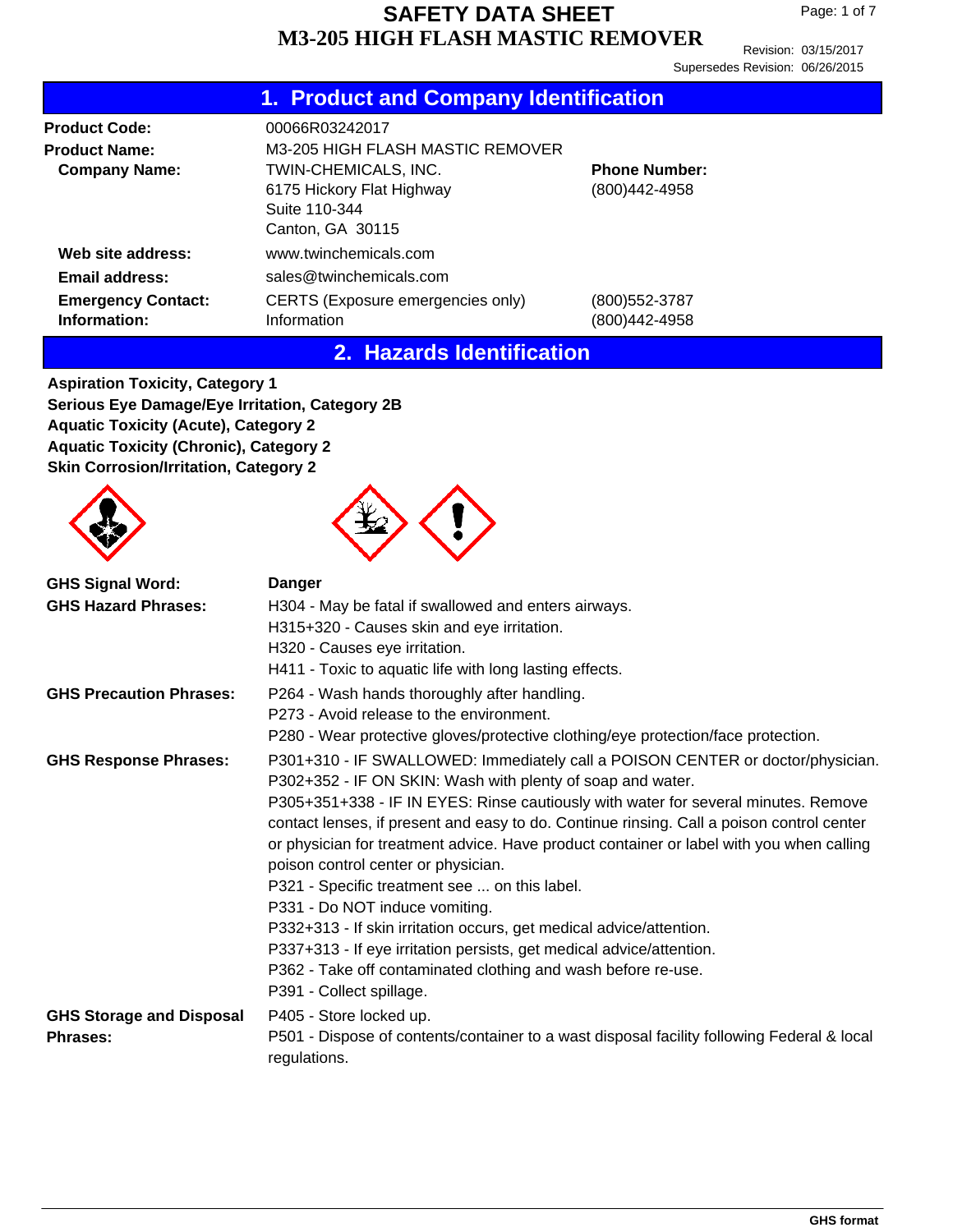# **SAFETY DATA SHEET**

|                                                         |                                                                                     |                                                                                                                                                                                                                                                                                                                                                                                                                                                                                       | <b>M3-205 HIGH FLASH MASTIC REMOVER</b><br>Revision: 03/15/2017                                                                                                            |  |  |
|---------------------------------------------------------|-------------------------------------------------------------------------------------|---------------------------------------------------------------------------------------------------------------------------------------------------------------------------------------------------------------------------------------------------------------------------------------------------------------------------------------------------------------------------------------------------------------------------------------------------------------------------------------|----------------------------------------------------------------------------------------------------------------------------------------------------------------------------|--|--|
| <b>Potential Health Effects</b><br>(Acute and Chronic): |                                                                                     |                                                                                                                                                                                                                                                                                                                                                                                                                                                                                       | Supersedes Revision: 06/26/2015<br>Prolonged or repeated skin contact may cause defatting and dermatitis.                                                                  |  |  |
|                                                         |                                                                                     |                                                                                                                                                                                                                                                                                                                                                                                                                                                                                       | Chronic: May cause liver and kidney damage. Sophisticated modeling has clearly proven<br>that 2-butoxyethanol does not build up in the body under any kinds of normal use. |  |  |
| Inhalation:                                             |                                                                                     | Harmful if inhaled. May cause narcotic effects in high concentration. May cause lung<br>damage. May cause central nervous system effects such as nausea and headache.<br>Material is irritating to mucous membranes and upper respiratory tract.                                                                                                                                                                                                                                      |                                                                                                                                                                            |  |  |
| <b>Skin Contact:</b>                                    |                                                                                     | Causes skin irritation. Causes symptoms similar to those of inhalation. Skin sensitization<br>testing with human volunteers produced negative results. A skin notation is not<br>recommended by ACGIH, based on estimates from physiologically based<br>pharmacokinetic models which indicate that, even in worst-case dermal-exposure<br>scenarios, 2-butoxyethanol is not absorbed in amounts sufficient to cause red blood cell<br>hemolysis in humans. May cause skin irritation. |                                                                                                                                                                            |  |  |
| <b>Eye Contact:</b><br>Ingestion:                       |                                                                                     | Causes redness and pain. Causes severe eye irritation.<br>Aspiration hazard. May cause irritation of the digestive tract. Harmful if swallowed. May<br>cause gastrointestinal irritation with nausea, vomiting and diarrhea. Prolonged or                                                                                                                                                                                                                                             |                                                                                                                                                                            |  |  |
|                                                         |                                                                                     |                                                                                                                                                                                                                                                                                                                                                                                                                                                                                       | repeated exposure may cause allergic reactions in certain sensitive individuals.                                                                                           |  |  |
|                                                         |                                                                                     |                                                                                                                                                                                                                                                                                                                                                                                                                                                                                       | 3. Composition/Information on Ingredients                                                                                                                                  |  |  |
| CAS#                                                    |                                                                                     | <b>Hazardous Components (Chemical Name)</b>                                                                                                                                                                                                                                                                                                                                                                                                                                           | <b>Concentration</b>                                                                                                                                                       |  |  |
| 64742-47-8                                              | Hydrotreated light distillate (petroleum)<br>80.0 - 90.0 %                          |                                                                                                                                                                                                                                                                                                                                                                                                                                                                                       |                                                                                                                                                                            |  |  |
| 111-76-2                                                | Ethanol, 2-Butoxy- {Ethylene glycol n-butyl ether, 10.0 -15.0 %<br>Glycol Ether EB} |                                                                                                                                                                                                                                                                                                                                                                                                                                                                                       |                                                                                                                                                                            |  |  |
| 9016-45-9                                               | Poly(oxy-1,2-ethanediyl),<br>Ethoxylate}                                            | .alpha.-(nonylphenyl)-.omega.-hydr {Nonylphenol                                                                                                                                                                                                                                                                                                                                                                                                                                       | $3.0 - 6.0 %$                                                                                                                                                              |  |  |
|                                                         |                                                                                     |                                                                                                                                                                                                                                                                                                                                                                                                                                                                                       | <b>4. First Aid Measures</b>                                                                                                                                               |  |  |
| <b>Emergency and First Aid</b><br><b>Procedures:</b>    |                                                                                     |                                                                                                                                                                                                                                                                                                                                                                                                                                                                                       |                                                                                                                                                                            |  |  |
| In Case of Inhalation:                                  |                                                                                     |                                                                                                                                                                                                                                                                                                                                                                                                                                                                                       | If inhaled, remove to fresh air. If breathing is difficult, give oxygen. Get medical aid<br>immediately. Remove from exposure and move to fresh air immediately.           |  |  |
| In Case of Skin Contact:                                |                                                                                     | In case of contact, flush skin with plenty of water. Remove contaminated clothing and<br>shoes. Get medical aid if irritation develops and persists. Wash clothing before reuse.                                                                                                                                                                                                                                                                                                      |                                                                                                                                                                            |  |  |
| In Case of Eye Contact:                                 |                                                                                     | In case of contact, immediately flush eyes with plenty of water for a t least 15 minutes.<br>Get medical aid immediately.                                                                                                                                                                                                                                                                                                                                                             |                                                                                                                                                                            |  |  |
| In Case of Ingestion:                                   |                                                                                     | Potential for aspiration if swallowed. Get medical aid immediately. Never give anything<br>by mouth to an unconscious person. If vomiting occurs naturally, have victim lean<br>forward. Call a poison control center. If swallowed, wash out mouth with water provided<br>person is conscious. Call a physician.                                                                                                                                                                     |                                                                                                                                                                            |  |  |
| <b>Signs and Symptoms Of</b><br><b>Exposure:</b>        |                                                                                     | Exposure can cause: Nausea, headache, and vomiting.                                                                                                                                                                                                                                                                                                                                                                                                                                   |                                                                                                                                                                            |  |  |
| Note to Physician:                                      |                                                                                     | None known.                                                                                                                                                                                                                                                                                                                                                                                                                                                                           |                                                                                                                                                                            |  |  |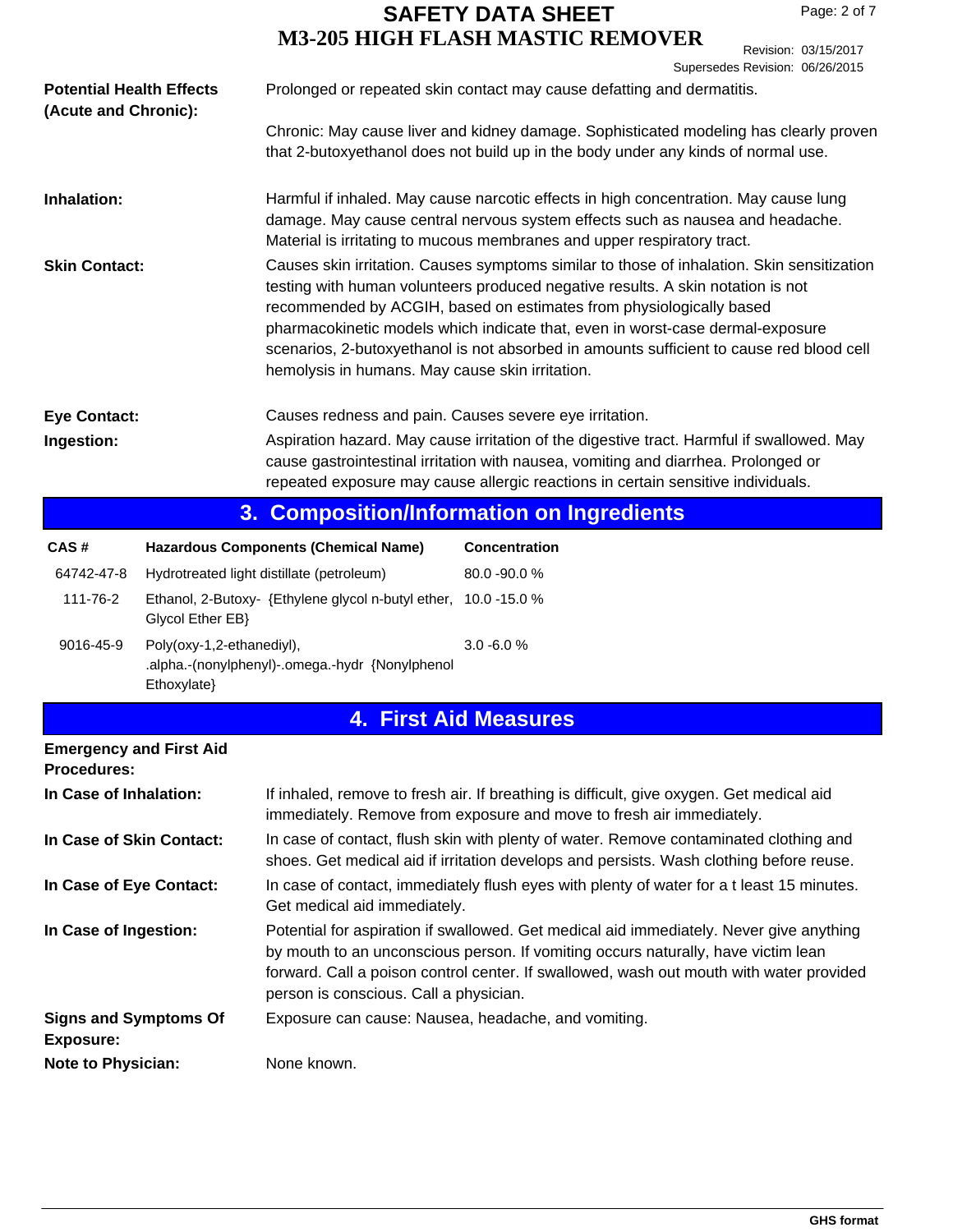|                                                                                                               | <b>5. Fire Fighting Measures</b>                                                                                                                                                                                                                                                                                                                                                                                                                                                                                                                                                                                                                                             |  |  |
|---------------------------------------------------------------------------------------------------------------|------------------------------------------------------------------------------------------------------------------------------------------------------------------------------------------------------------------------------------------------------------------------------------------------------------------------------------------------------------------------------------------------------------------------------------------------------------------------------------------------------------------------------------------------------------------------------------------------------------------------------------------------------------------------------|--|--|
| Flash Pt:                                                                                                     | Method Used: Cleveland Open Cup<br>109.00 C                                                                                                                                                                                                                                                                                                                                                                                                                                                                                                                                                                                                                                  |  |  |
| <b>Explosive Limits:</b>                                                                                      | UEL: 7.0<br>LEL: $05$                                                                                                                                                                                                                                                                                                                                                                                                                                                                                                                                                                                                                                                        |  |  |
| <b>Autoignition Pt:</b>                                                                                       | > 216.00 C                                                                                                                                                                                                                                                                                                                                                                                                                                                                                                                                                                                                                                                                   |  |  |
|                                                                                                               | Suitable Extinguishing Media: Use water spray, dry chemical, carbon dioxide, or appropriate foam. Suitable:                                                                                                                                                                                                                                                                                                                                                                                                                                                                                                                                                                  |  |  |
| <b>Fire Fighting Instructions:</b>                                                                            | As in any fire, wear a self-contained breathing apparatus in pressure-demand,<br>MSHA/NIOSH (approved or equivalent), and full protective gear. During a fire, irritating<br>and highly toxic gases may be generated by thermal decomposition or combustion. Use<br>water spray to keep fire-exposed containers cool. Will burn if involved in a fire.<br>Combustible liquid and vapor. Protective Equipment: Wear self-contained breathing<br>apparatus and protective clothing to prevent contact with skin and eyes. Specific<br>Hazard(s):                                                                                                                               |  |  |
| <b>Flammable Properties and</b><br>Hazards:                                                                   | No data available.                                                                                                                                                                                                                                                                                                                                                                                                                                                                                                                                                                                                                                                           |  |  |
| <b>Hazardous Combustion</b><br><b>Products:</b>                                                               | No data available.                                                                                                                                                                                                                                                                                                                                                                                                                                                                                                                                                                                                                                                           |  |  |
|                                                                                                               | <b>6. Accidental Release Measures</b>                                                                                                                                                                                                                                                                                                                                                                                                                                                                                                                                                                                                                                        |  |  |
| <b>Protective Precautions,</b><br><b>Protective Equipment and</b><br><b>Emergency Procedures:</b>             | Hand: Compatible chemical-resistant gloves. Always use a NIOSH or European<br>Standard EN 149 approved respirator when necessary. Eye protection is recommended.                                                                                                                                                                                                                                                                                                                                                                                                                                                                                                             |  |  |
| <b>Environmental Precautions:</b><br>Do not discharge directly into the environment or into the sewer system. |                                                                                                                                                                                                                                                                                                                                                                                                                                                                                                                                                                                                                                                                              |  |  |
| <b>Steps To Be Taken In Case</b><br><b>Material Is Released Or</b><br>Spilled:                                | Use proper personal protective equipment as indicated in Section 8.<br>Spills/Leaks: Avoid runoff into storm sewers and ditches which lead to waterways. Clean<br>up spills immediately, observing precautions in the Protective Equipment section.<br>Remove all sources of ignition. Provide ventilation. Do not let this chemical enter the<br>environment. PROCEDURE(S) OF PERSONAL PRECAUTION(S)<br>Wear respirator, chemical safety goggles, rubber boots, and heavy rubber gloves.<br>Methods for cleaning up.<br>Absorb on sand or vermiculite and place in closed containers for disposal. Ventilate area<br>and wash spill site after material pickup is complete. |  |  |
|                                                                                                               | <b>7. Handling and Storage</b>                                                                                                                                                                                                                                                                                                                                                                                                                                                                                                                                                                                                                                               |  |  |
| <b>Precautions To Be Taken in</b><br>Handling:                                                                | Wash thoroughly after handling. Use with adequate ventilation. Avoid contact with eyes,<br>skin, and clothing. Empty containers retain product residue, (liquid and/or vapor), and<br>can be dangerous. Keep container tightly closed. Avoid ingestion and inhalation. Do not<br>pressurize, cut, weld, braze, solder, drill, grind, or expose empty containers to heat,<br>sparks or open flames. Keep away from heat, sparks and flame. Do not ingest or inhale.<br>User Exposure: Do not breathe vapor.                                                                                                                                                                   |  |  |
| <b>Precautions To Be Taken in</b><br>Storing:                                                                 | Keep away from sources of ignition. Store in a tightly closed container. Store in a cool,<br>dry, well-ventilated area away from incompatible substances.                                                                                                                                                                                                                                                                                                                                                                                                                                                                                                                    |  |  |
| <sub>R</sub>                                                                                                  | <b>Exposure Controls/Personal Protection</b>                                                                                                                                                                                                                                                                                                                                                                                                                                                                                                                                                                                                                                 |  |  |

| 8. Exposure Controls/Personal Protection |                                                                                             |                 |                  |                     |
|------------------------------------------|---------------------------------------------------------------------------------------------|-----------------|------------------|---------------------|
| CAS#                                     | <b>Partial Chemical Name</b>                                                                | <b>OSHA TWA</b> | <b>ACGIH TWA</b> | <b>Other Limits</b> |
| 64742-47-8                               | Hydrotreated light distillate (petroleum)                                                   | No data.        | TLV: 200 mg/m3   | No data.            |
| 111-76-2                                 | Ethanol, 2-Butoxy- {Ethylene glycol<br>n-butyl ether, Glycol Ether EB}                      | PEL: 50 ppm     | TLV: 20 ppm      | No data.            |
| 9016-45-9                                | Poly(oxy-1,2-ethanediyl),<br>.alpha.-(nonylphenyl)-.omega.-hydr<br>{Nonylphenol Ethoxylate} | No data.        | No data.         | No data.            |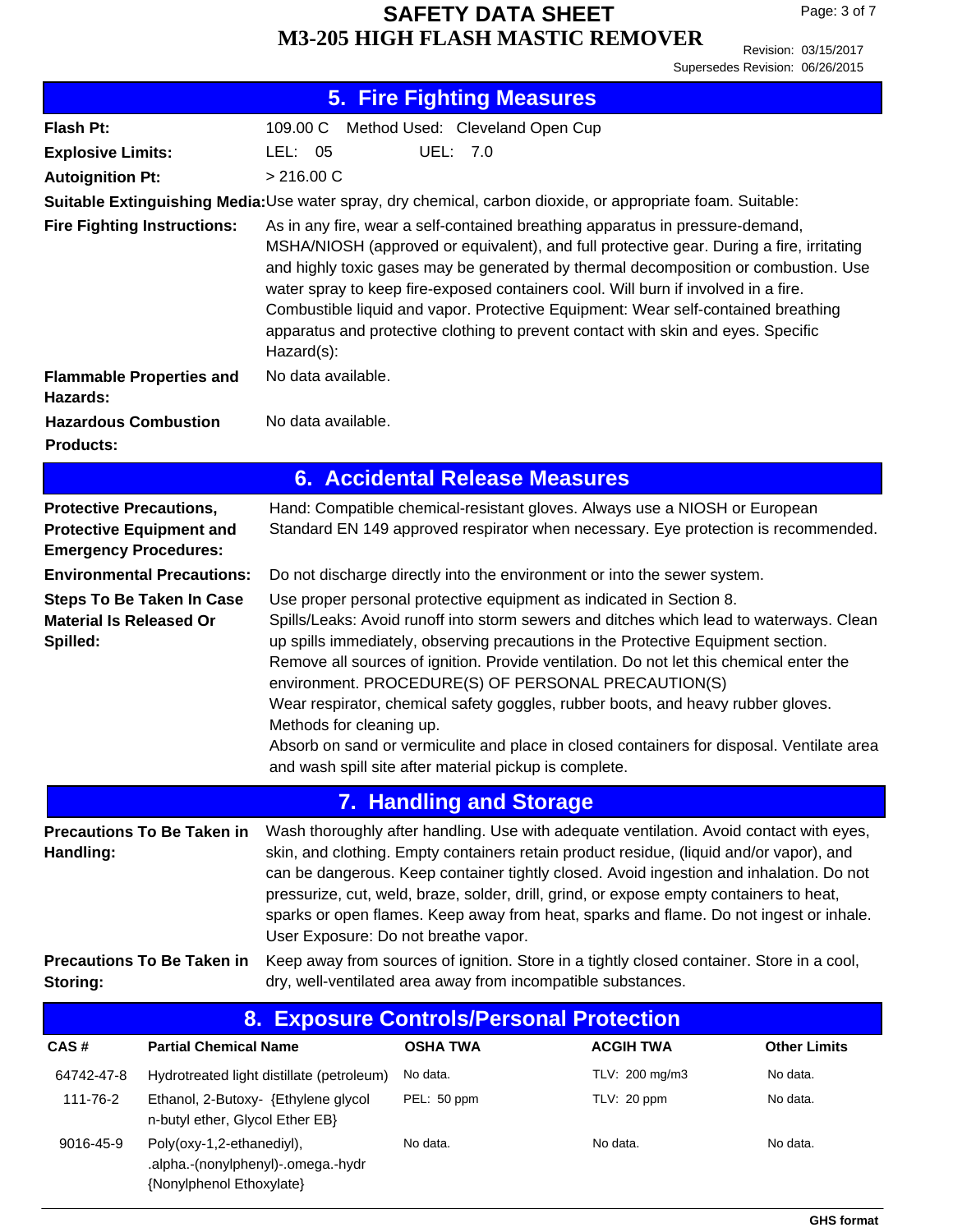| <b>Personal Protective</b><br><b>Equipment Symbols:</b> |                                                                                                                                                                                                                                                                                                                                                                               |
|---------------------------------------------------------|-------------------------------------------------------------------------------------------------------------------------------------------------------------------------------------------------------------------------------------------------------------------------------------------------------------------------------------------------------------------------------|
| <b>Respiratory Equipment</b><br>(Specify Type):         | Follow the OSHA respirator regulations found in 29 CFR 1910.134 or European<br>Standard EN 149. Where risk assessment shows air-purifying respirators are appropriate<br>use a full-face respirator with multi- purpose combination (US) or type ABEK (EN 14387)<br>respirator cartridges as a backup to engineering controls. Hand: Compatible<br>chemical-resistant gloves. |
| <b>Eye Protection:</b>                                  | Wear appropriate protective eyeglasses or chemical safety goggles as described by<br>OSHA's eye and face protection regulations in 29 CFR 1910.133 or European Standard<br>EN166. Chemical safety goggles.                                                                                                                                                                    |
| <b>Protective Gloves:</b>                               | Wear appropriate protective gloves to prevent skin exposure.                                                                                                                                                                                                                                                                                                                  |
| <b>Other Protective Clothing:</b>                       | Wear appropriate protective clothing to prevent skin exposure.                                                                                                                                                                                                                                                                                                                |
| <b>Engineering Controls</b><br>(Ventilation etc.):      | Facilities storing or utilizing this material should be equipped with an eyewash facility and<br>a safety shower. Use adequate ventilation to keep airborne concentrations low. Use<br>explosion-proof ventilation equipment. Use only under a chemical fume hood. Safety<br>shower and eye bath.                                                                             |
| Work/Hygienic/Maintenance<br><b>Practices:</b>          | Wash thoroughly after handling.                                                                                                                                                                                                                                                                                                                                               |

|                                     | <b>9. Physical and Chemical Properties</b> |
|-------------------------------------|--------------------------------------------|
| <b>Physical States:</b>             | [X] Liquid<br>[ ] Gas<br>[ ] Solid         |
| <b>Appearance and Odor:</b>         | Clear liquid.                              |
|                                     | solvent odor.                              |
| pH:                                 | <b>NP</b>                                  |
| <b>Freezing Point:</b>              | $< -68.00 C$                               |
| <b>Boiling Point:</b>               | 239.00 C - 276.00 C                        |
| Flash Pt:                           | 109.00 C Method Used: Cleveland Open Cup   |
| <b>Evaporation Rate:</b>            | $> 5$ (BuAC=1)                             |
| Flammability (solid, gas):          | No data available.                         |
| <b>Explosive Limits:</b>            | LEL: 05<br>UEL: 7.0                        |
| Vapor Pressure (vs. Air or          | .05 MM_HG                                  |
| $mm Hg$ :                           |                                            |
| Vapor Density (vs. Air = 1):        | NA.                                        |
| Specific Gravity (Water = 1):       | $0.810 - 0.830$<br>at 20.0 C               |
| <b>Density:</b>                     | <b>NP</b>                                  |
| <b>Solubility in Water:</b>         | Nil                                        |
| <b>Saturated Vapor</b>              | <b>NA</b>                                  |
| <b>Concentration:</b>               |                                            |
| <b>Octanol/Water Partition</b>      | No data.                                   |
| <b>Coefficient:</b>                 |                                            |
| <b>Percent Volatile:</b>            | $> 94.0 %$ by weight.                      |
| <b>Autoignition Pt:</b>             | > 216.00 C                                 |
| Decomposition Temperature: No data. |                                            |
| <b>Viscosity:</b>                   | Water thin                                 |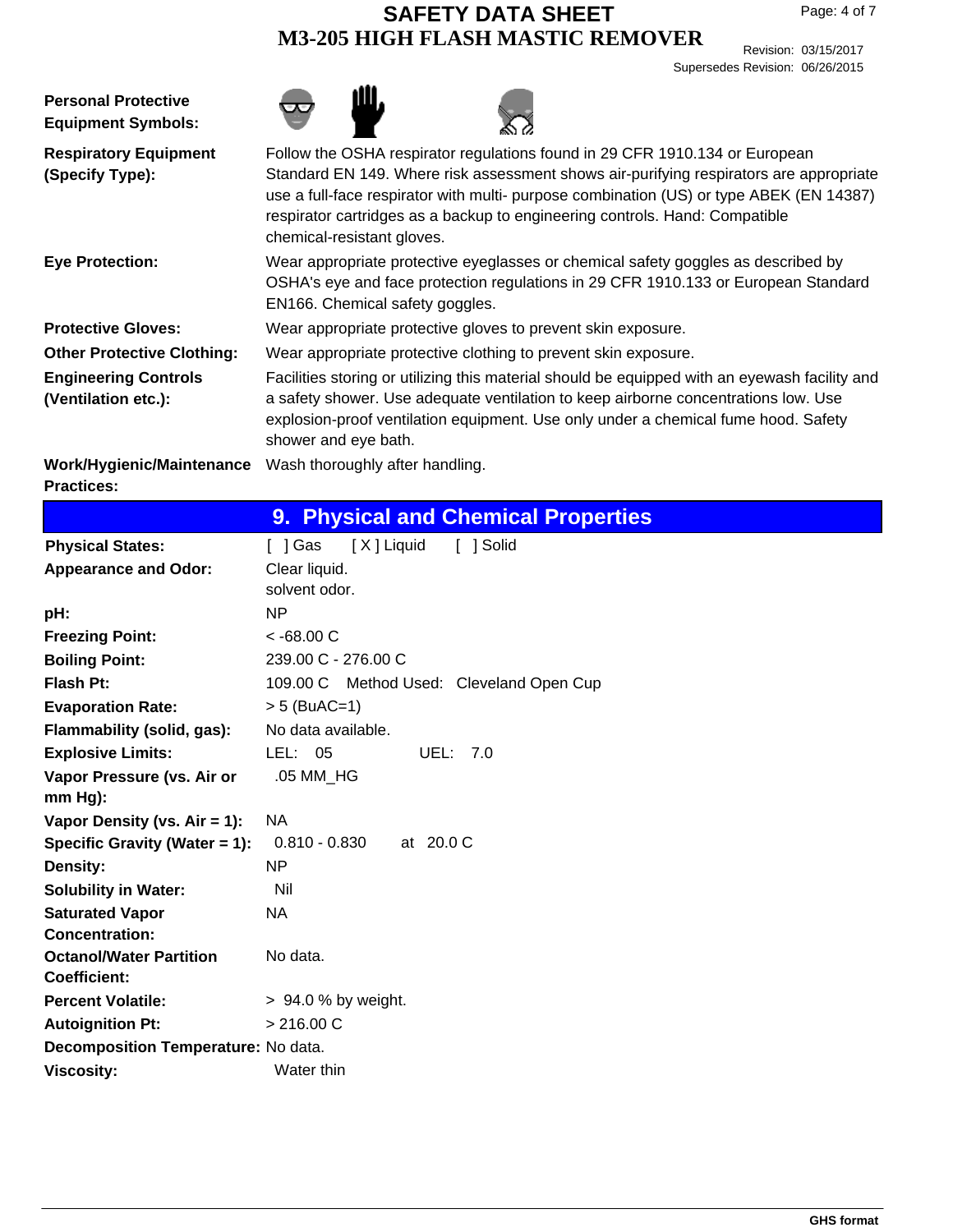|                                                             |                                                                                             |                                                                                                                                                                                                                                 | <b>10. Stability and Reactivity</b>                                                                                                                                                                                                                                                                                                                                                                                                                                                                                                                                                                                                                                                                                                                                                                                                                       |            |             |                |             |
|-------------------------------------------------------------|---------------------------------------------------------------------------------------------|---------------------------------------------------------------------------------------------------------------------------------------------------------------------------------------------------------------------------------|-----------------------------------------------------------------------------------------------------------------------------------------------------------------------------------------------------------------------------------------------------------------------------------------------------------------------------------------------------------------------------------------------------------------------------------------------------------------------------------------------------------------------------------------------------------------------------------------------------------------------------------------------------------------------------------------------------------------------------------------------------------------------------------------------------------------------------------------------------------|------------|-------------|----------------|-------------|
| Stability:                                                  | Unstable [ ]<br>Stable [X]                                                                  |                                                                                                                                                                                                                                 |                                                                                                                                                                                                                                                                                                                                                                                                                                                                                                                                                                                                                                                                                                                                                                                                                                                           |            |             |                |             |
| <b>Conditions To Avoid -</b><br>Instability:                |                                                                                             | ignition sources, Incompatible materials.                                                                                                                                                                                       |                                                                                                                                                                                                                                                                                                                                                                                                                                                                                                                                                                                                                                                                                                                                                                                                                                                           |            |             |                |             |
| Avoid:                                                      |                                                                                             | Incompatibility - Materials To Strong acids. Strong bases, Oxidizing agents.                                                                                                                                                    |                                                                                                                                                                                                                                                                                                                                                                                                                                                                                                                                                                                                                                                                                                                                                                                                                                                           |            |             |                |             |
| <b>Byproducts:</b>                                          |                                                                                             |                                                                                                                                                                                                                                 | Hazardous Decomposition or Carbon monoxide, oxides of sulfur.                                                                                                                                                                                                                                                                                                                                                                                                                                                                                                                                                                                                                                                                                                                                                                                             |            |             |                |             |
| <b>Possibility of Hazardous</b><br><b>Reactions:</b>        |                                                                                             | Will occur [ ]                                                                                                                                                                                                                  | Will not occur [X]                                                                                                                                                                                                                                                                                                                                                                                                                                                                                                                                                                                                                                                                                                                                                                                                                                        |            |             |                |             |
| <b>Conditions To Avoid -</b><br><b>Hazardous Reactions:</b> |                                                                                             | No data available.                                                                                                                                                                                                              |                                                                                                                                                                                                                                                                                                                                                                                                                                                                                                                                                                                                                                                                                                                                                                                                                                                           |            |             |                |             |
|                                                             |                                                                                             |                                                                                                                                                                                                                                 | <b>11. Toxicological Information</b>                                                                                                                                                                                                                                                                                                                                                                                                                                                                                                                                                                                                                                                                                                                                                                                                                      |            |             |                |             |
| <b>Toxicological Information:</b>                           |                                                                                             | Epidemiology: No information found.<br>Teratogenicity: No information available. Reproductive Effects: Mutagenicity:<br>Neurotoxicity:                                                                                          |                                                                                                                                                                                                                                                                                                                                                                                                                                                                                                                                                                                                                                                                                                                                                                                                                                                           |            |             |                |             |
| <b>Carcinogenicity/Other</b><br>Information:                |                                                                                             | CAS# 64742-47-8: Not listed by ACGIH, IARC, NTP, or CA Prop 65. CAS# 111-76-2:<br>ACGIH: A3 - Confirmed animal carcinogen with unknown relevance to humans.<br>California: Not listed.<br>NTP: Not listed.<br>IARC: Not listed. |                                                                                                                                                                                                                                                                                                                                                                                                                                                                                                                                                                                                                                                                                                                                                                                                                                                           |            |             |                |             |
| CAS#                                                        | <b>Hazardous Components (Chemical Name)</b>                                                 |                                                                                                                                                                                                                                 |                                                                                                                                                                                                                                                                                                                                                                                                                                                                                                                                                                                                                                                                                                                                                                                                                                                           | <b>NTP</b> | <b>IARC</b> | <b>ACGIH</b>   | <b>OSHA</b> |
| 64742-47-8                                                  | Hydrotreated light distillate (petroleum)                                                   |                                                                                                                                                                                                                                 |                                                                                                                                                                                                                                                                                                                                                                                                                                                                                                                                                                                                                                                                                                                                                                                                                                                           | n.a.       | n.a.        | A4             | n.a.        |
| 111-76-2                                                    | Ethanol, 2-Butoxy- {Ethylene glycol n-butyl ether, Glycol<br>Ether EB}                      |                                                                                                                                                                                                                                 |                                                                                                                                                                                                                                                                                                                                                                                                                                                                                                                                                                                                                                                                                                                                                                                                                                                           | n.a.       | 3           | A <sub>3</sub> | n.a.        |
| 9016-45-9                                                   | Poly(oxy-1,2-ethanediyl),<br>.alpha.-(nonylphenyl)-.omega.-hydr {Nonylphenol<br>Ethoxylate} |                                                                                                                                                                                                                                 |                                                                                                                                                                                                                                                                                                                                                                                                                                                                                                                                                                                                                                                                                                                                                                                                                                                           | n.a.       | n.a.        | n.a.           | n.a.        |
|                                                             |                                                                                             |                                                                                                                                                                                                                                 | 12. Ecological Information                                                                                                                                                                                                                                                                                                                                                                                                                                                                                                                                                                                                                                                                                                                                                                                                                                |            |             |                |             |
| <b>General Ecological</b><br>Information:                   |                                                                                             | organisms is low.<br>Physical: No information found.                                                                                                                                                                            | Environmental: TERRESTRIAL FATE: Based on a recommended classification scheme,<br>an estimated Koc value of 67,, determined from an experimental log Kow and a<br>recommended regression-derived equation, indicates that ethylene glycol mono-n-butyl<br>ether is expected to have high mobility in soil. An estimated BCF value of 2.5 was<br>calculated for ethylene glycol mono-n-butyl ether, using an experimental log Kow of 0.83<br>and a recommended regression-derived equation. According to a recommended<br>classification scheme, this BCF value suggests that bioconcentration in aquatic<br>Other: An estimated BCF value of 2.5,, from an experimental log Kow, suggests that<br>ethylene glycol mono-n-butyl ether bioconcentration in aquatic organisms will be low,<br>according to a recommended classification scheme. ELIMINATION. |            |             |                |             |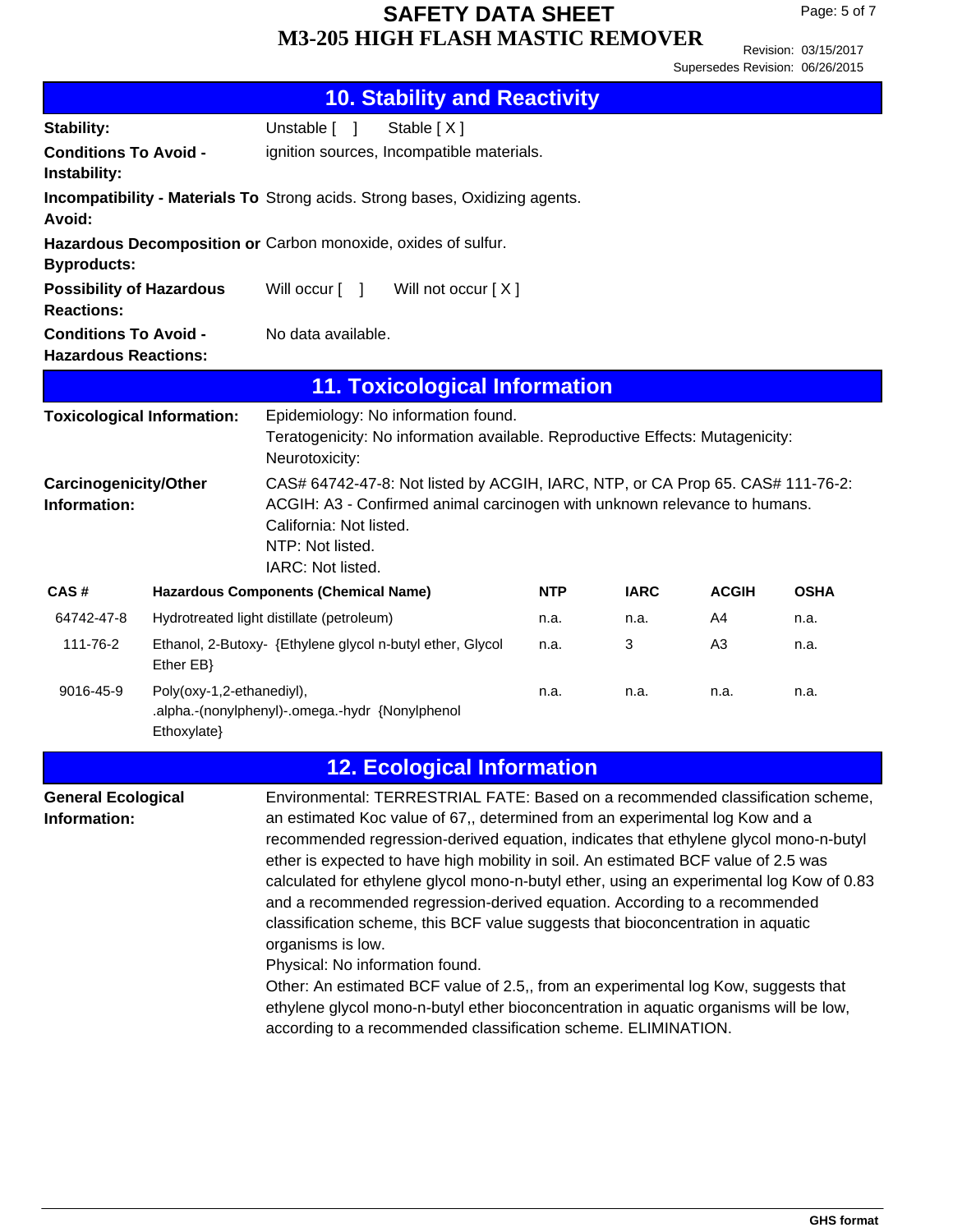|                                                                                                                                                                                                                               |                                                                                                   | <b>13. Disposal Considerations</b>                                                                                                                                                                                                                                                                                                                                                                                                                                                                                                                                                                                                                                                                                                                 |                                                                                           |                 |                    |
|-------------------------------------------------------------------------------------------------------------------------------------------------------------------------------------------------------------------------------|---------------------------------------------------------------------------------------------------|----------------------------------------------------------------------------------------------------------------------------------------------------------------------------------------------------------------------------------------------------------------------------------------------------------------------------------------------------------------------------------------------------------------------------------------------------------------------------------------------------------------------------------------------------------------------------------------------------------------------------------------------------------------------------------------------------------------------------------------------------|-------------------------------------------------------------------------------------------|-----------------|--------------------|
| <b>Waste Disposal Method:</b>                                                                                                                                                                                                 |                                                                                                   | Chemical waste generators must determine whether a discarded chemical is classified<br>as a hazardous waste. US EPA guidelines for the classification determination are listed<br>in 40 CFR Parts 261. Additionally, waste generators must consult state and local<br>hazardous waste regulations to ensure complete and accurate classification.<br>RCRA P-Series: None listed.<br>RCRA U-Series: None listed. Empty container may be recycled or disposed of as solid<br>sanitary waste. Do not reuse container. Contact a licensed professional waste disposal<br>service to dispose of this material. Dissolve or mix the material with a combustible<br>solvent and burn in a chemical incinerator equipped with an afterburner and scrubber. |                                                                                           |                 |                    |
|                                                                                                                                                                                                                               |                                                                                                   | <b>14. Transport Information</b>                                                                                                                                                                                                                                                                                                                                                                                                                                                                                                                                                                                                                                                                                                                   |                                                                                           |                 |                    |
|                                                                                                                                                                                                                               | <b>LAND TRANSPORT (US DOT):</b>                                                                   |                                                                                                                                                                                                                                                                                                                                                                                                                                                                                                                                                                                                                                                                                                                                                    |                                                                                           |                 |                    |
|                                                                                                                                                                                                                               |                                                                                                   | DOT Proper Shipping Name: Environmentally hazardous substance, liquid, n.o.s<br>(applies to single containers of more than 119 gallons -<br>smaller containers are not regulated)<br>NOT REGULATED FOR DOMESTIC TRANSPORT.                                                                                                                                                                                                                                                                                                                                                                                                                                                                                                                         |                                                                                           |                 |                    |
| <b>DOT Hazard Class:</b><br><b>UN/NA Number:</b>                                                                                                                                                                              |                                                                                                   |                                                                                                                                                                                                                                                                                                                                                                                                                                                                                                                                                                                                                                                                                                                                                    |                                                                                           |                 |                    |
| <b>LAND TRANSPORT (Canadian TDG):</b><br><b>TDG Shipping Name:</b><br>Environmentally hazardous substance, liquid, n.o.s<br>(applies to single containers of more than 119 gallons -<br>smaller containers are not regulated) |                                                                                                   |                                                                                                                                                                                                                                                                                                                                                                                                                                                                                                                                                                                                                                                                                                                                                    |                                                                                           |                 |                    |
|                                                                                                                                                                                                                               | AIR TRANSPORT (ICAO/IATA):                                                                        |                                                                                                                                                                                                                                                                                                                                                                                                                                                                                                                                                                                                                                                                                                                                                    |                                                                                           |                 |                    |
|                                                                                                                                                                                                                               | <b>ICAO/IATA Shipping Name:</b>                                                                   | Non-Hazardous for Air Transport: Non-hazardous for air transport.                                                                                                                                                                                                                                                                                                                                                                                                                                                                                                                                                                                                                                                                                  |                                                                                           |                 |                    |
|                                                                                                                                                                                                                               |                                                                                                   | <b>15. Regulatory Information</b>                                                                                                                                                                                                                                                                                                                                                                                                                                                                                                                                                                                                                                                                                                                  |                                                                                           |                 |                    |
|                                                                                                                                                                                                                               |                                                                                                   | EPA SARA (Superfund Amendments and Reauthorization Act of 1986) Lists                                                                                                                                                                                                                                                                                                                                                                                                                                                                                                                                                                                                                                                                              |                                                                                           |                 |                    |
| CAS#<br>64742-47-8                                                                                                                                                                                                            | Hydrotreated light distillate (petroleum)                                                         | <b>Hazardous Components (Chemical Name)</b>                                                                                                                                                                                                                                                                                                                                                                                                                                                                                                                                                                                                                                                                                                        | S. 302 (EHS)<br>No.                                                                       | S. 304 RQ<br>No | S. 313 (TRI)<br>No |
| 111-76-2                                                                                                                                                                                                                      | Ethanol, 2-Butoxy- {Ethylene glycol n-butyl ether,<br>Glycol Ether EB}                            |                                                                                                                                                                                                                                                                                                                                                                                                                                                                                                                                                                                                                                                                                                                                                    | No.                                                                                       | No.             | Yes-Cat. N230      |
| 9016-45-9                                                                                                                                                                                                                     | Poly(oxy-1,2-ethanediyl),<br>No<br>.alpha.-(nonylphenyl)-.omega.-hydr {Nonylphenol<br>Ethoxylate} |                                                                                                                                                                                                                                                                                                                                                                                                                                                                                                                                                                                                                                                                                                                                                    |                                                                                           | No              | No                 |
| CAS#                                                                                                                                                                                                                          | <b>Hazardous Components (Chemical Name)</b>                                                       |                                                                                                                                                                                                                                                                                                                                                                                                                                                                                                                                                                                                                                                                                                                                                    | <b>Other US EPA or State Lists</b>                                                        |                 |                    |
| 64742-47-8                                                                                                                                                                                                                    | Hydrotreated light distillate (petroleum)                                                         |                                                                                                                                                                                                                                                                                                                                                                                                                                                                                                                                                                                                                                                                                                                                                    | CAA HAP, ODC: No; CWA NPDES: No; TSCA: Yes -<br>Inventory; CA PROP.65: No                 |                 |                    |
| 111-76-2                                                                                                                                                                                                                      | Ethanol, 2-Butoxy- {Ethylene glycol n-butyl ether,<br>Glycol Ether EB}                            |                                                                                                                                                                                                                                                                                                                                                                                                                                                                                                                                                                                                                                                                                                                                                    | CAA HAP, ODC: Yes - Cat.; CWA NPDES: No; TSCA: Yes -<br>Inventory; CA PROP.65: No         |                 |                    |
| 9016-45-9                                                                                                                                                                                                                     | Poly(oxy-1,2-ethanediyl),<br>Ethoxylate}                                                          | .alpha.-(nonylphenyl)-.omega.-hydr {Nonylphenol                                                                                                                                                                                                                                                                                                                                                                                                                                                                                                                                                                                                                                                                                                    | CAA HAP, ODC: No; CWA NPDES: No; TSCA: Yes -<br>Inventory, 8A PAIR, 12(b); CA PROP.65: No |                 |                    |